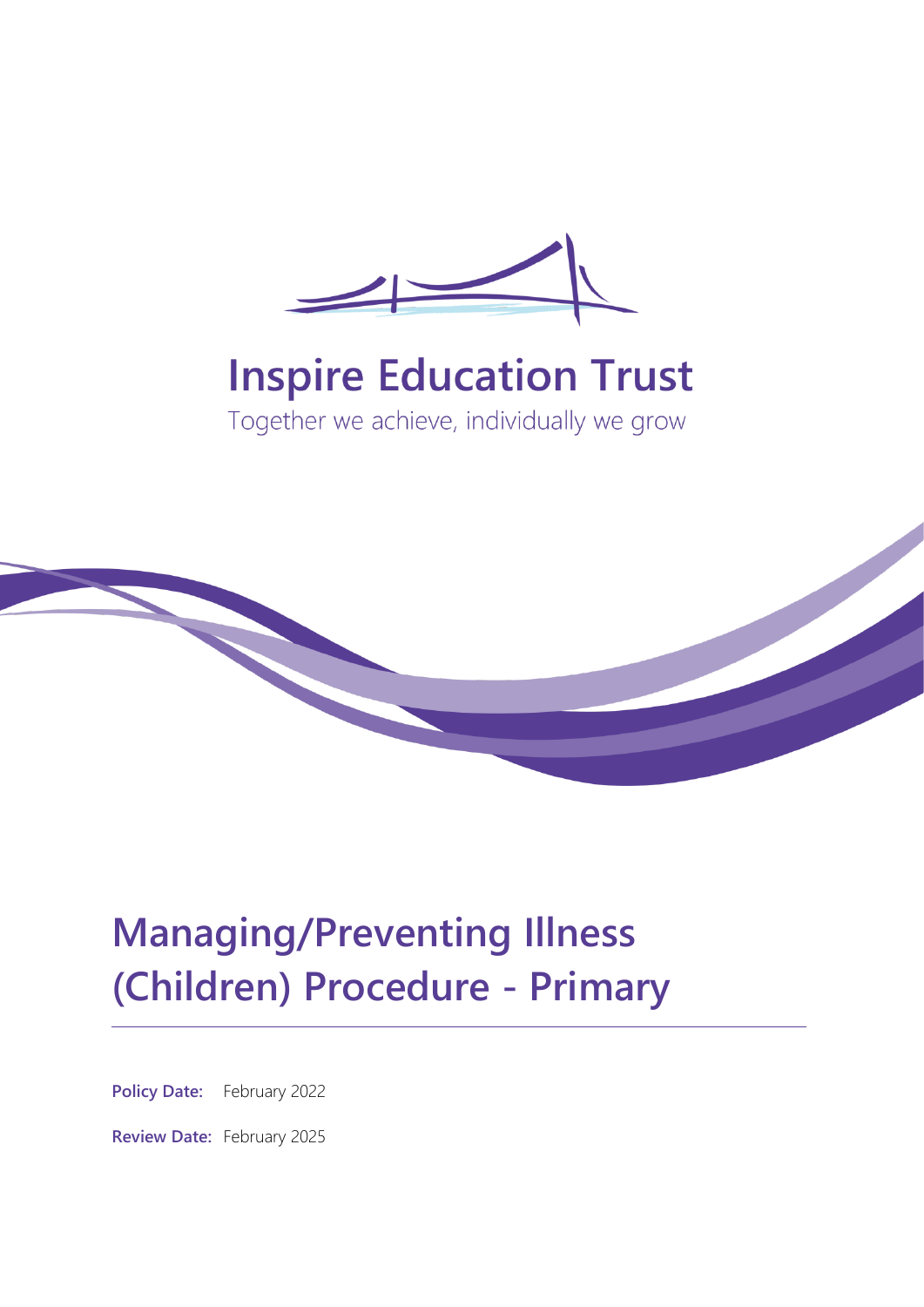# **Document History**

| Version | <b>Status</b> | Date   | Author      | Summary Changes |
|---------|---------------|--------|-------------|-----------------|
|         |               | Feb 22 | Rob Darling |                 |
|         |               |        |             |                 |
|         |               |        |             |                 |

Page 2 of 10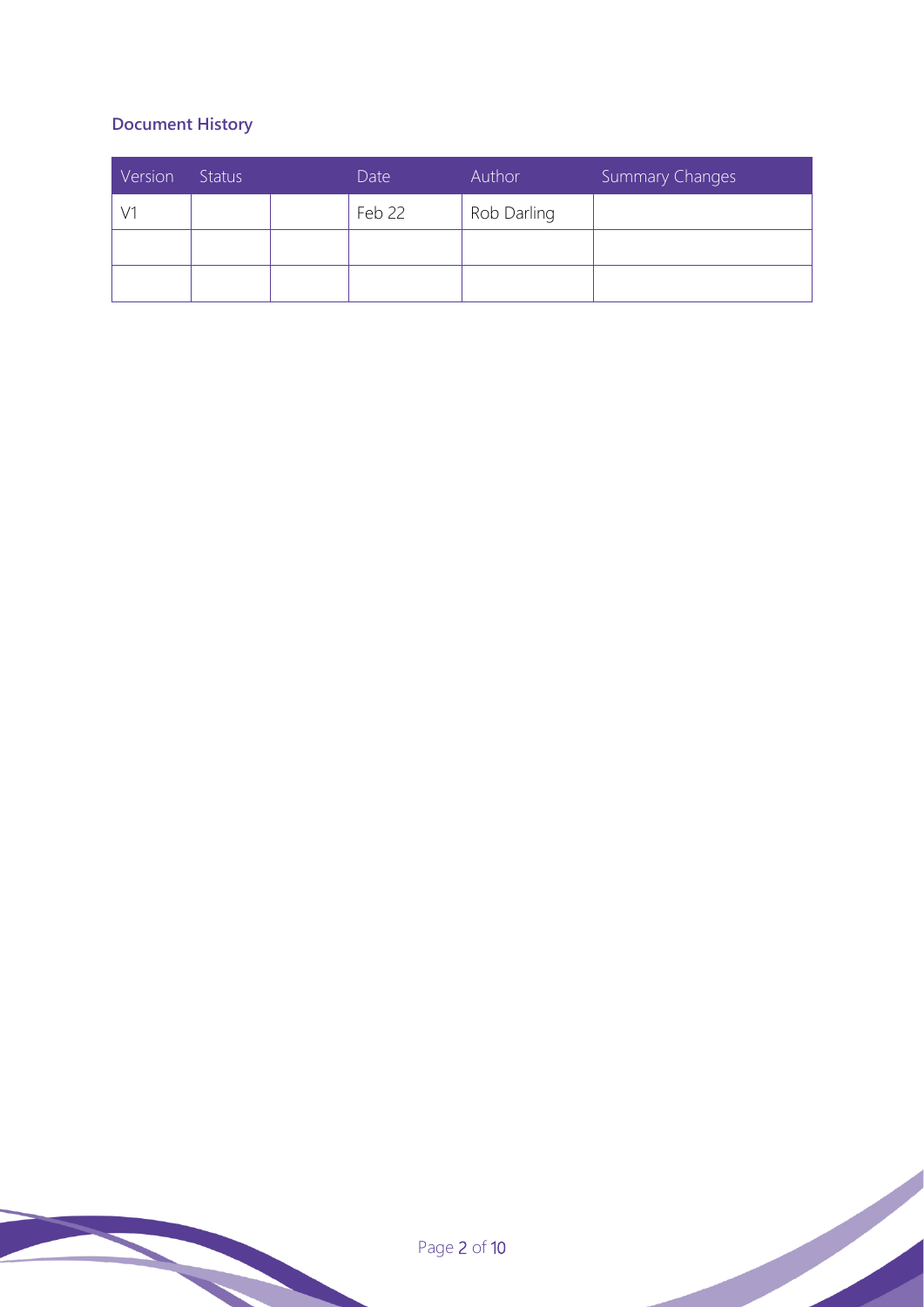### • **Aims**

School recognises its responsibility to promote a culture where health issues are discussed in an open and positive way to achieve high standards. The health and well- being of children is of paramount importance. In order to maintain a clean and healthy environment for all our children we ask that parents refrain from bringing children to school if they are sick and displaying signs of illness

#### Aims:

- To ensure sick children are identified
- To ensure sick children are cared for appropriately
- To protect children and adults from preventable infection
- To enable staff and parents to be clear about the requirements and procedures when children are unwell
- To deal efficiently and effectively emergencies that may arise while children are in our care.

### **First Aid**

Under duties set out in the Health & Safety (First Aid) Regulations 1981, the School recognises its responsibilities in providing adequate and appropriate equipment, facilities and personnel to enable suitable first aid to be given at the School.

The School has at a number of designated members of staff responsible for First Aid. First aiders hold current First Aid Certificates. They are responsible for maintaining the correct contents of all First Aid boxes and administering First Aid when necessary and appropriate. A member of staff also holds the Paediatric First Aid qualification.

The names of staff who are nominated First Aiders or who have completed First Aid qualifications are displayed on posters around the school.

The Headteacher / Foundation Phase Leader will ensure that there is a fully trained First Aider available at all times during the school day and is responsible for enabling the members of staff concerned to receive adequate First Aid training.

The First Aid box will be regularly checked to ensure its contents are up to date, in good condition and fulfil the criteria set out in the Health and Safety (First Aid) Regulations 1981.

The box should contain

- A card or leaflet giving general guidance
- Sterile triangular bandages
- Adhesive plasters
- A sterile eye pad with attachment
- Cotton wool
- Crepe bandaged
- A sterile gauze
- Micropore tape
- Sterile cornering for serious wounds

Page 3 of 10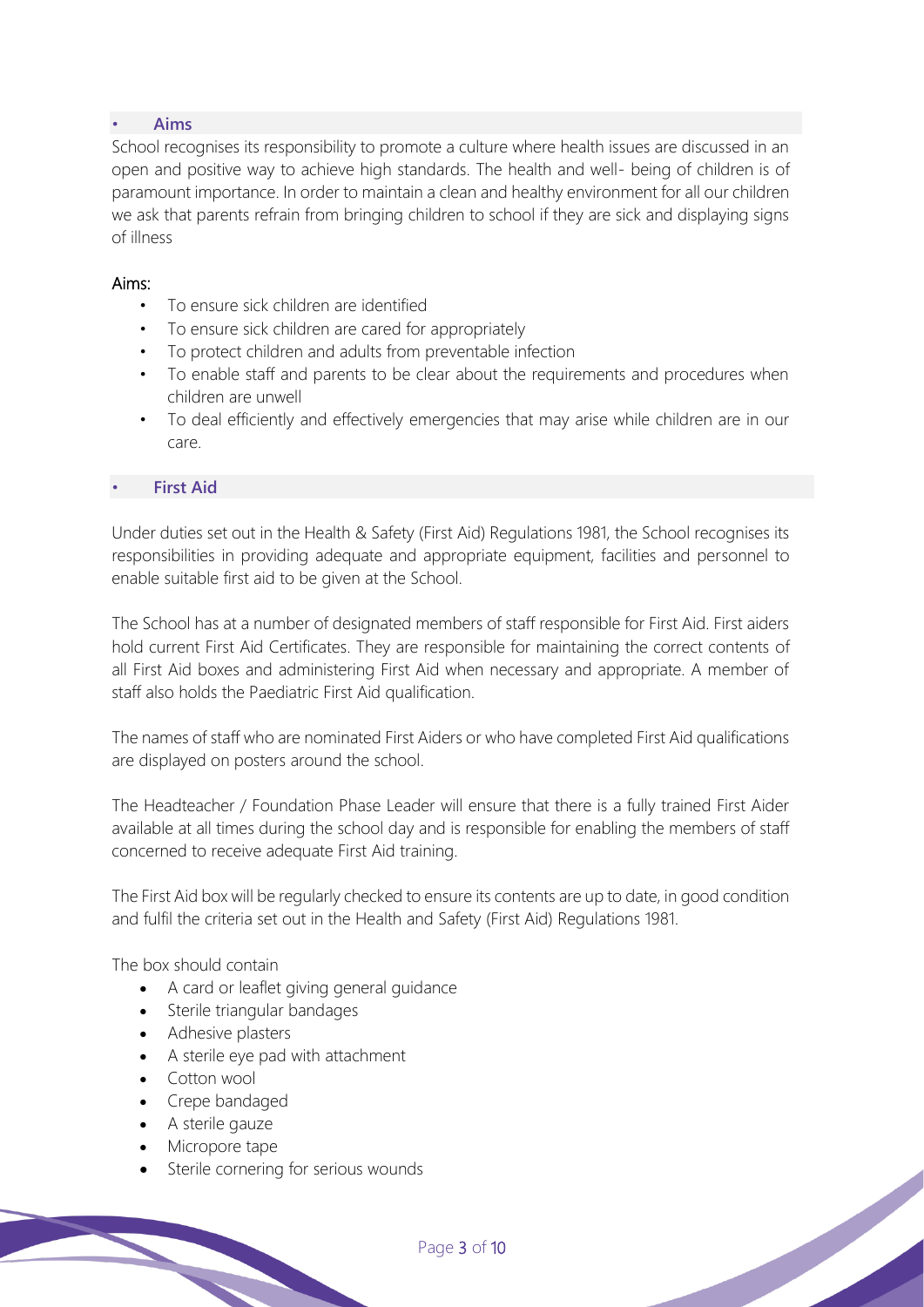- Individual wrapped assorted dressings
- Waterproof disposable gloves
- A disposable bag for soiled material

The location of the First Aid box, and the names of any other qualified first-aiders, will be clearly displayed around the School's premises.

A First Aid box will be taken on all off site visits or outings. This is the responsibility of the designated First Aider, or where this is not possible, the Phase Leader.

# • **In the Event of a Major Accident, Incident or Illness**

The School requests that parents/carers complete and sign the emergency medical treatment form (see Appendix 2) enabling the Phase Leader or any member of staff so empowered, to give permission for emergency medical treatment for their child in the event of a major accident, incident or illness occurring at the School.

In the event of such an event, the following procedures will apply:

In the first instance, the First Aider will be notified and take responsibility for deciding upon the appropriate action.

The First Aider will assess the situation and decide whether the child needs to go straight to hospital or whether they can safely wait for their parent/carer to arrive.

If the child needs to go straight hospital, an ambulance will be called. The parents/carer will also be contacted. A member of staff will accompany the child to hospital and will consent to medical treatment being given, so long as the emergency medical treatment form has been completed and signed.

If the child does not need to go straight to hospital but their condition means they should go home, the parent/carer will be contacted and asked to collect their child. In the meantime, the child will be made as comfortable as possible and be kept under close supervision (from this point on, the provisions of the School's infectious and communicable diseased policy will govern the child return to the School).

Parents/carers will be made fully aware of the details of any incidents involving their child's health and safety, and any actions taken by the School.

All such accidents or incidents will be recorded in detail and logged in the Incident Record Book or the Accident Record Book. Parents/carers will be asked to sign in the relevant section of the book to acknowledge the incident or accident and any action taken by the School.

The Headteacher / Foundation Phase Leader and other relevant members of staff should consider whether the accident or incident highlights any actual or potential weaknesses in the School's policies or procedures, and act accordingly, making suitable adjustments where necessary.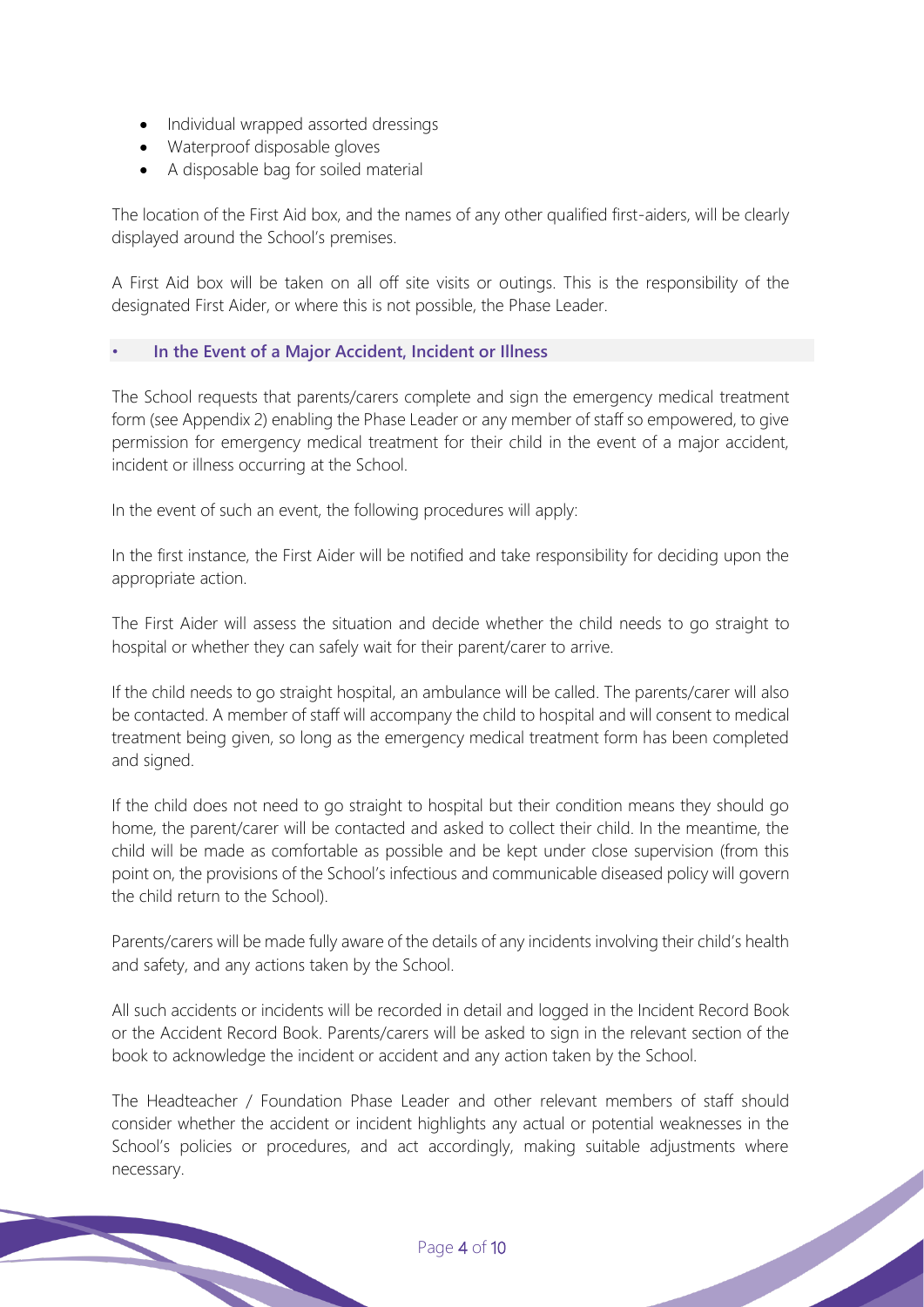### • **In the Event of a Minor Accident, Incident or Illness**

In first instance, the designated First Aider will be notified and take responsibility for deciding upon any appropriate action.

If the child does not need hospital treatment and is judged to be able to safely remain at the School, the First Aider will remove the child from the activities and, if appropriate, treat the injury/illness themselves.

If and when the child is feeling sufficiently better, they will be resettled back into the activities, but will be kept under close supervision for the remainder of the session.

At the end of the session, the First Aider will fully inform the parent/carer of the incident or accident and any treatment given.

If the injury or illness incurred in such that treatment by the First Aider is deemed inappropriate but does not warrant hospitalisation, the parent/carer will be contacted immediately and asked to collect their child. Until the parent/carer arrives, the child will be kept under close supervision and as comfortable as possible (from this point on, the provisions of the School's infectious and communicable diseases policy will govern the child's return to the School).

All such accidents and incidents will be recorded in detail and logged in the Incident Record Book or the Accident Record Book and parents/carers should sign to acknowledge the incident and any other action taken.

The headteacher and any other relevant staff should consider whether the accident or incident highlighted in any actual or potential weaknesses in the School's policies or procedures, and make suitable adjustments if necessary.

The Headteacher / Foundation Phase Leader will notify Ofsted and the Health and Safety executive of any hospital visits due to an accident in the School

#### • **Medication**

- In circumstances where the designated First-Aider is absent, the Phase Leader will assume all responsibilities, or nominate an appropriately trained replacement.
- Wherever possible, children who are prescribed medication should receive their doses at home. If it is necessary for medication to be taken during sessions at the School, children should be encouraged to take personal responsibility for this, where this is appropriate. Parents/carers and staff should discuss such situations at the earliest possible opportunity and decide together on the best course of action.
- Staff may only administer medication to the child if it is prescribed by a GP, and if the request to do so is from the child's parent or carer and is given in writing at the start of the session, stating frequency and dosage. Parents/carers can make such a request by completing and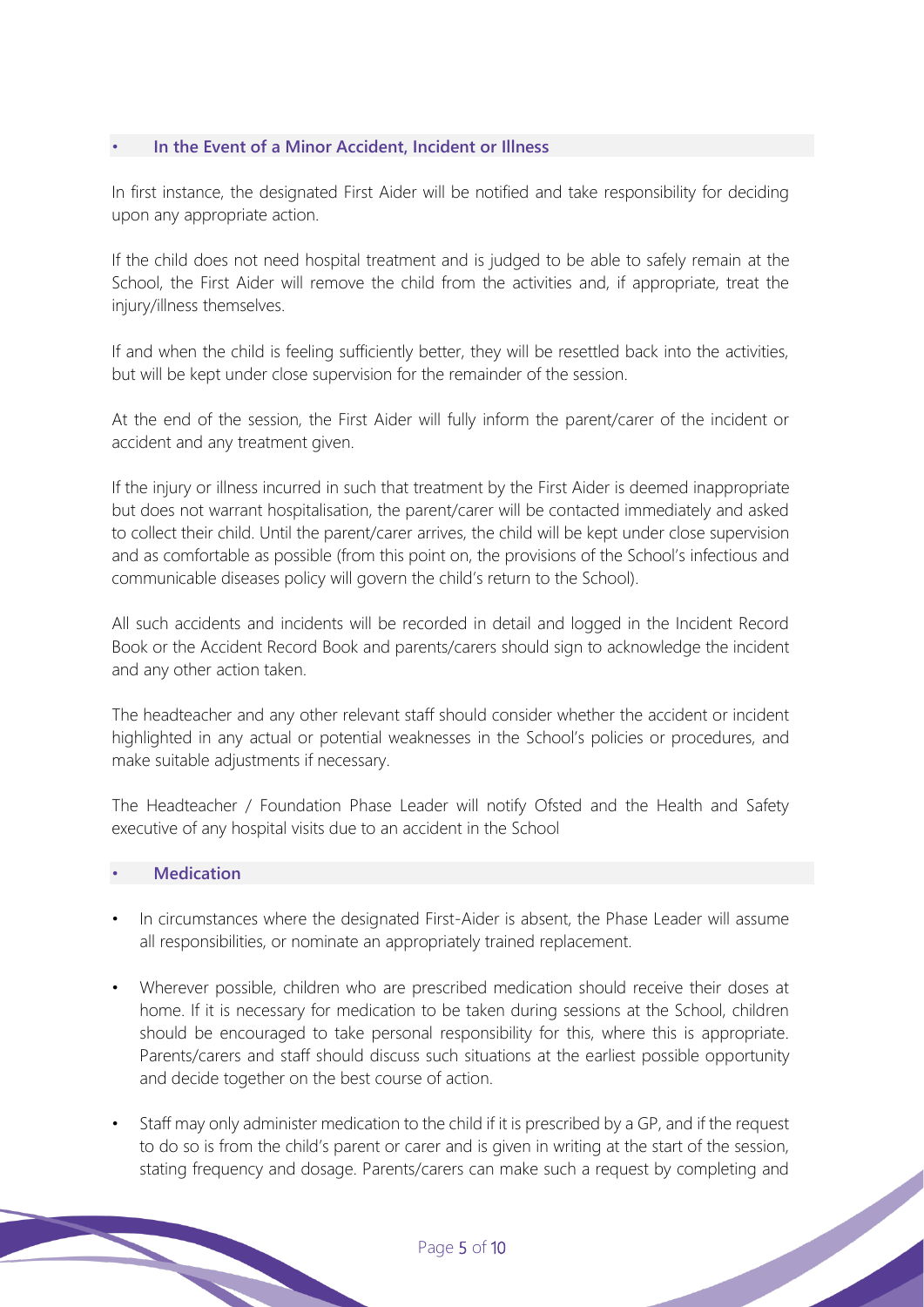signing the administrating medication form

Staff have the right to decline such a request from a parent/carer if they are in any way uncomfortable with this. The School is likely to decline a request from parents/carers to administer medication where this involves technical knowledge or training. Where this occurs a medical plan is likely to be drawn up.

## • **The Procedure for Administering Medication at the School is as follows:**

Medication will never be given without the prior written request of the parent/carer and a written and signed instruction from the child's GP, including frequency, dosage, any potential side effects and any other pertinent information (See Administering Medication From – Appendix 3).

A member of staff will be assigned to administer medication for each individual child concerned. They will also be responsible for ensuring that:

- Prior consent is arranged
- All necessary details are recorded
- That the medication is properly labelled and safely stored during the session
- Another member of staff acts as a witness to ensure that the correct dosage is given
- Parents/carers sign in the medication record book to acknowledge that the medication has been given

If for any reason a child refuses to take their medication, staff will not attempt to force them to do so against their wishes. If and when such a situation occurs, the Phase Leader and the child's parent/carer will be notified, and the incident recorded in the Medication Record Book. Staff will not administer 'over the counter' medication, only that prescribed by the child's GP Where children carry their own medication (asthma pumps or insulin for example), the School recommends that staff hold onto the medication until it is required. This is to minimise possible loss of medication and to ensure the safety of other children. Inhalers should always be labelled with the

child's name.

If there is any change in the type of medication – whether regarding dosage or other changes to the information given on the administering medication form – a new form must be completed.

Full details of all medication administered at the School. Along with all administering medication forms, will be recorded and stored in the medication record book.

# **7 Sun Protection**

The Phase Leader and staff understand the dangers posed to children and themselves by over exposure to the sun.

In hot weather, parents/carers are encouraged to provide sun screen for their children. A store of sun protection should also be kept on the premises. Children will also be encouraged to wear a hat when playing outside in the sun.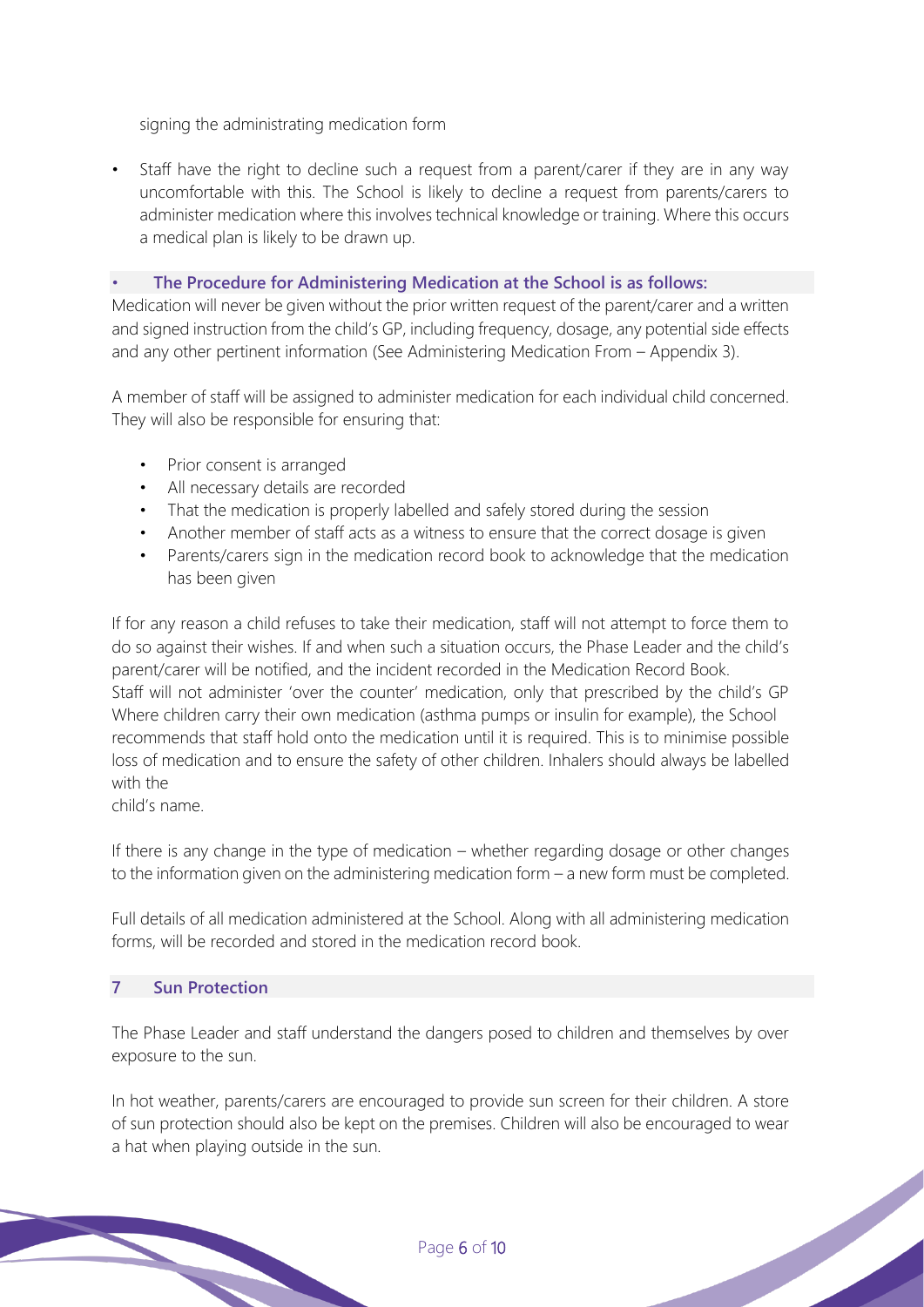In hot weather, staff will encourage children to drink water frequently. Staff should also ensure that shady areas out of the sun are always available to children when playing outside.

Closing the School in an emergency

In very exceptional circumstances, the School may need to be closed at very short notice due an unexpected emergency. Such incidents should include:

- Serious weather conditions (combined with heating system failure)
- Burst water pipes.
- Discovery of dangerous structural damage
- Fire or bomb scare/explosion
- Death of member of staff
- Serious assault on a staff member by the public
- Serious accident or illness

In such circumstances, under the direction of the Headteacher, the Phase Leader and staff will ensure that all steps are taken to keep both the children and themselves safe. All staff and children will assemble at the pre-arranged venue, where a register will be taken.

Steps will then be taken to inform parents/carers and to take the necessary actions in relation to the cause of the closure. All children will be supervised until they are safely collected.

We understand the needs of working parents and do not aim to exclude children from school unnecessarily. However the decision of the school is final when requesting the exclusion of a child for illness or infection. Decisions will take into account the needs of the child and those of the group.

Children with infectious or contagious diseases will be excluded for certain periods. If a member of staff suspects that a child has an infectious or contagious disease, they will request that parents consult a doctor before returning the child to school.

We recommend that no child may attend the school while suffering from one of the communicable diseases and they should be excluded for the minimum periods recommended. Please see guidelines to illness / communicable diseases.

Coughs and colds do not normally require the child to be excluded but this depends on the severity and how the child is able to cope with the school routine. If a child appears unwell we may ask that the child is taken home.

Although exposure of children to a communicable disease is not in itself sufficient reason to require their exclusion from school, any child who becomes a home contact of diphtheria, poliomyelitis, typhoid and paratyphoid fevers will be excluded.

A child who has sickness or diarrhoea whilst at the school is to be collected immediately and kept away for 48 hours following the last bout of sickness or diarrhoea.

Parents will always be contacted and informed if their child has a high temperature of 101F / 38C<br>Page 7 of 10<br>Page 7 of 10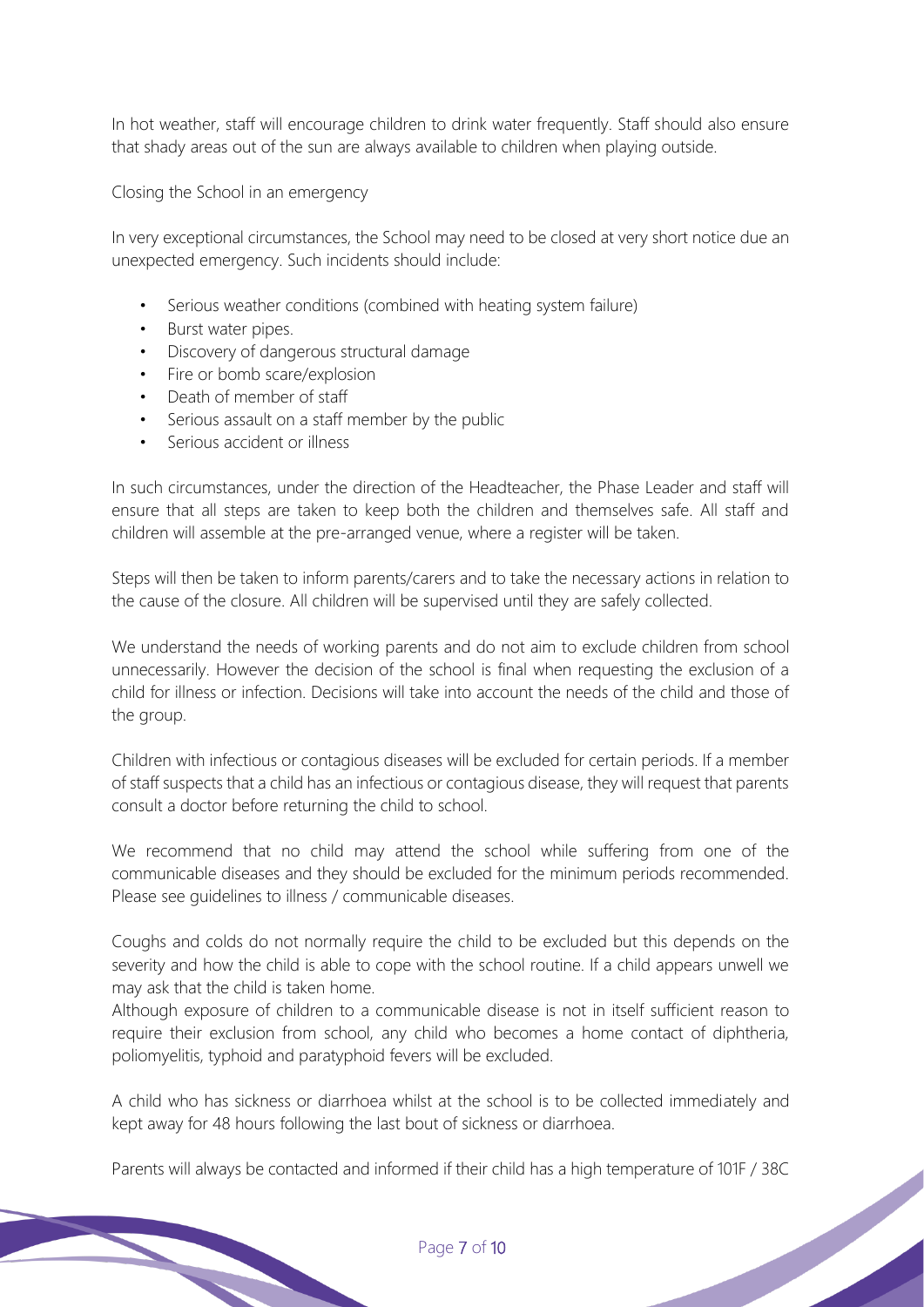or above.

To prevent the spread of conjunctivitis, suspected cases will be reported immediately to parents who will be requested to take their child from school to be seen by a doctor.

Chicken Pox – children need to be absent from nursery for a minimum of 5 days from the onset of the rash. After this time, if all the spots have dried and scabbed over, the child can return to school.

Parents will also be contacted if their child develops a rash or suspected thrush. This will need to be checked by a Doctor whose advice should be followed.

Disease / Illness

**Minimal Exclusion Period** 

| <b>Diarrhoea / Vomiting Illnesses</b>             |                                                                                              |  |
|---------------------------------------------------|----------------------------------------------------------------------------------------------|--|
| Diarrhoea / Vomiting                              | 48 hours from last episode of diarrhoea or vomiting                                          |  |
| E.coli 0157 VTEC                                  | Exclusion is important for some children - consult with<br>your local Health Protection Unit |  |
| Typhoid* [and<br>Paratyphoid*]<br>(Enteric Fever) | Exclusion is important for some children - consult with<br>your local Health Protection Unit |  |
| Shigella (Dysentery)                              | Exclusion may be necessary                                                                   |  |

| <b>Respiratory Infections</b>  |                                                                                                                                |  |  |  |
|--------------------------------|--------------------------------------------------------------------------------------------------------------------------------|--|--|--|
| 'Flu' (Influenza)              | <b>Excluded until recovered</b>                                                                                                |  |  |  |
| Tuberculosis*                  | Consult with your local Health Protection Unit                                                                                 |  |  |  |
| Whooping cough*<br>(Pertussis) | Excluded for five days from commencing anti-biotic<br>treatment or 21 days from onset of illness if no<br>antibiotic treatment |  |  |  |

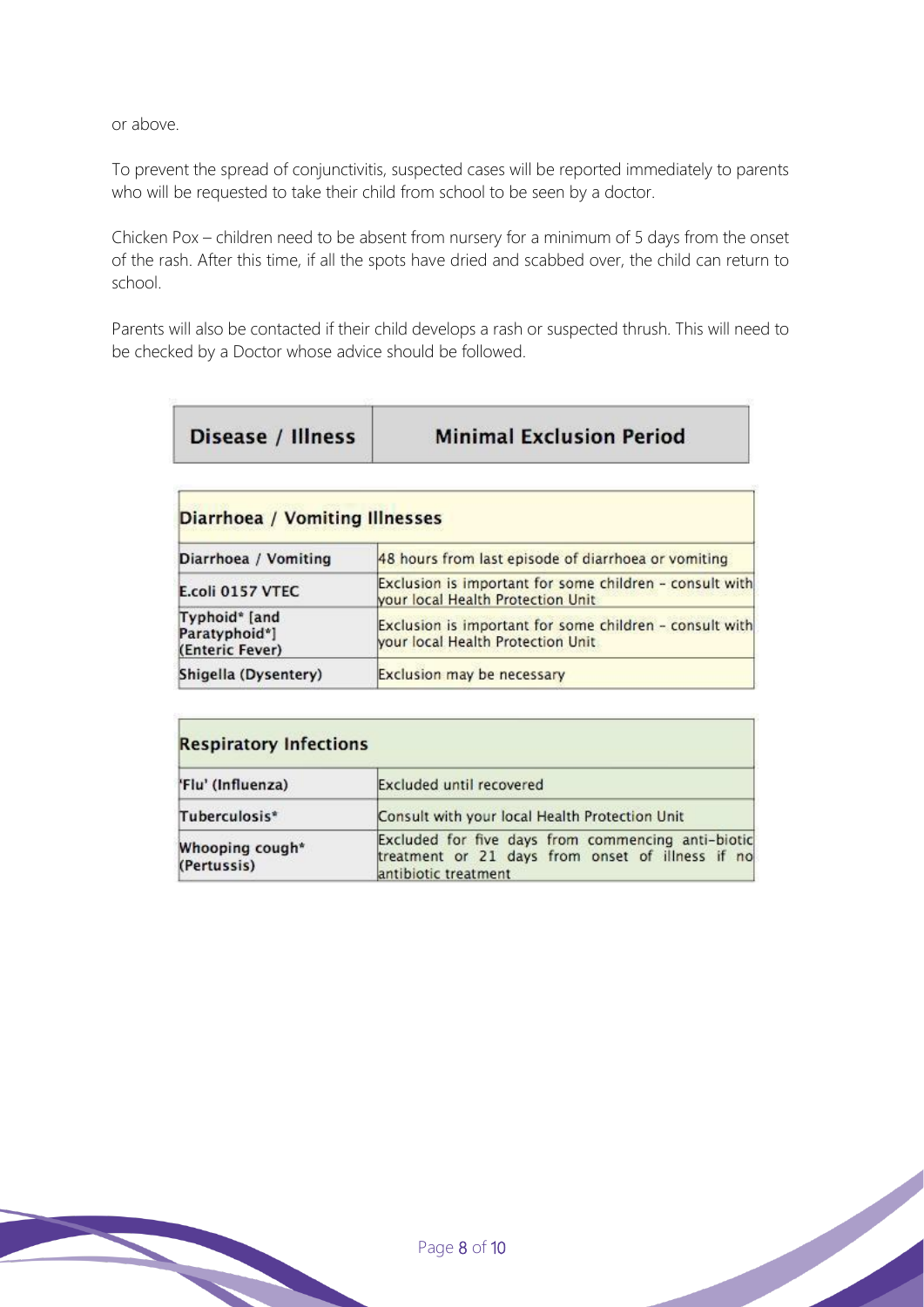| Rashes / Skin Infections                        |                                                                                          |  |  |  |
|-------------------------------------------------|------------------------------------------------------------------------------------------|--|--|--|
| <b>Athletes Foot</b>                            | not a serious condition but treatment<br>$\lvert \varsigma \rvert$<br>is.<br>recommended |  |  |  |
| <b>Chicken Pox</b>                              | Excluded for 5 days from the onset of the rash                                           |  |  |  |
| Cold Sores (Herpes Simplex)                     | No exclusion necessary                                                                   |  |  |  |
| German Measles (Rubella)*                       | Excluded for 5 days from the onset of the rash                                           |  |  |  |
| Impetigo                                        | Excluded until lesions are crusted or healed                                             |  |  |  |
| <b>Measles*</b>                                 | Excluded for 5 days from the onset of the rash                                           |  |  |  |
| <b>Molluscum Contagiosum</b>                    | No exclusion necessary                                                                   |  |  |  |
| Ringworm                                        | <b>Excluded until treatment commences</b>                                                |  |  |  |
| Roseola (Infantum)                              | No exclusion necessary                                                                   |  |  |  |
| <b>Scabies</b>                                  | <b>Excluded until first treatment</b>                                                    |  |  |  |
| Scarlet Fever*                                  | Excluded for 5 days after commencing antibiotics                                         |  |  |  |
| Slapped Cheek / Fifth Disease<br>Parvovirus B19 | No exclusion necessary                                                                   |  |  |  |
| <b>Shingles</b>                                 | <b>Excluded until treated</b>                                                            |  |  |  |
| <b>Warts &amp; Verrucae</b>                     | No exclusion necessary                                                                   |  |  |  |

\* denotes a notifiable disease.

This list is advisory and should not be considered exhaustive.

In addition, we reserve the right to consult the NHS Direct website for further advice and information.